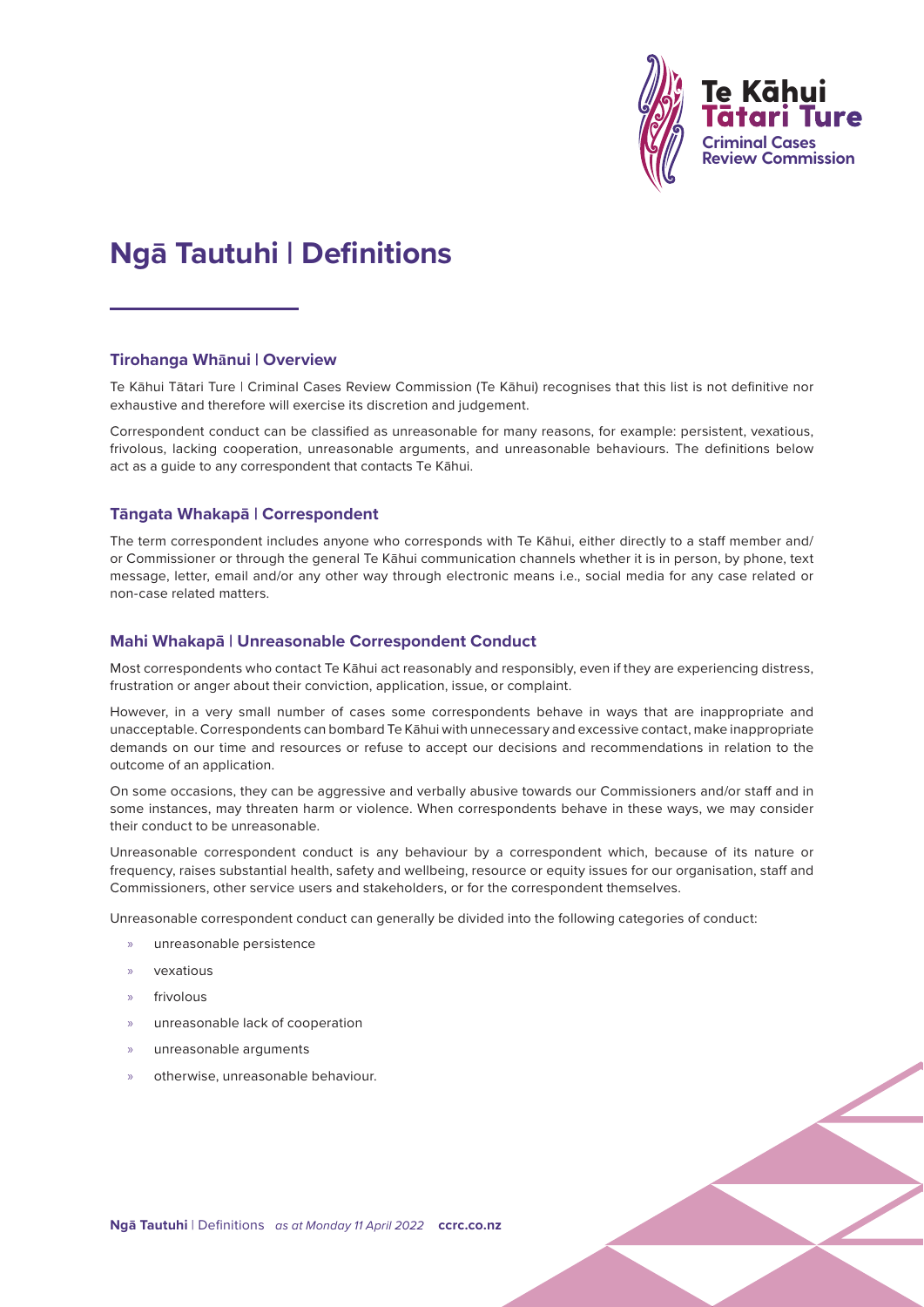# **Tāngata Taikaha | Persistent**

Persistent contact is defined as consistent, systematic, frequent contact and/or continuing a course of action, contact or opinion that has a disproportionate and unreasonable impact on our organisation, staff and Commissioners, services, time or resources.

Some examples of unreasonably persistent behaviour include:

- » an unwillingness or inability to accept that no further assistance or level of service can be provided
- an unwillingness or inability to accept the decisions or actions taken by Te Kāhui
- » refusal to accept explanations relating to what Te Kāhui can or cannot do and continuously pursuing matters without presenting any new information
- » persistently demanding a review of a decision simply because a right of review is available and without presenting reasons for review
- » pursuing and exhausting all available review options and refusing to accept further action cannot or will not be taken regarding an application, complaint or issue
- » reframing an application, complaint or issue in an effort to get it taken up again
- » bombarding staff with phone calls, visits, letters, emails (including being copied in on correspondence) after repeatedly being asked not to do so
- » contacting different people within our organisation or externally in an attempt to get a different outcome or more sympathetic response to an application, complaint or issue.

### **Tāngata Whakararu | Vexatious**

Causing or tending to cause annoyance, frustration or worry that no reasonable person could properly treat as having been made in good faith.

Where the correspondent makes what are considered to be unreasonable demands (express or implied) that start to impact adversely on the work of Te Kāhui to the disadvantage of other correspondents or functions.

Some examples of vexatious behaviour include:

- » demanding responses within unreasonable timescales
- » demanding services that are of a nature or scale that we cannot provide when this has been explained to them repeatedly
- » insisting on seeing/speaking to a particular commissioner, the chief executive, a senior manager or a member of staff personally when it is neither appropriate nor warranted
- » issuing instructions and making demands about how Te Kāhui have handled or should handle an application, complaint or issue and the priority it was given or should be given, or the outcome that was or should be achieved
- » continuous telephone calls, letters, or emails, repeatedly changing the substance of correspondence or raising unrelated concerns
- » insisting on outcomes that are not possible or appropriate in the circumstances, such as calling for someone to be fired or prosecuted, an apology or compensation when there is no reasonable basis for expecting this
- » emotional blackmail and manipulation with the intent to intimidate, harass or shame a commissioner or staff member, or to portray themselves as being victimised, when this is not the case.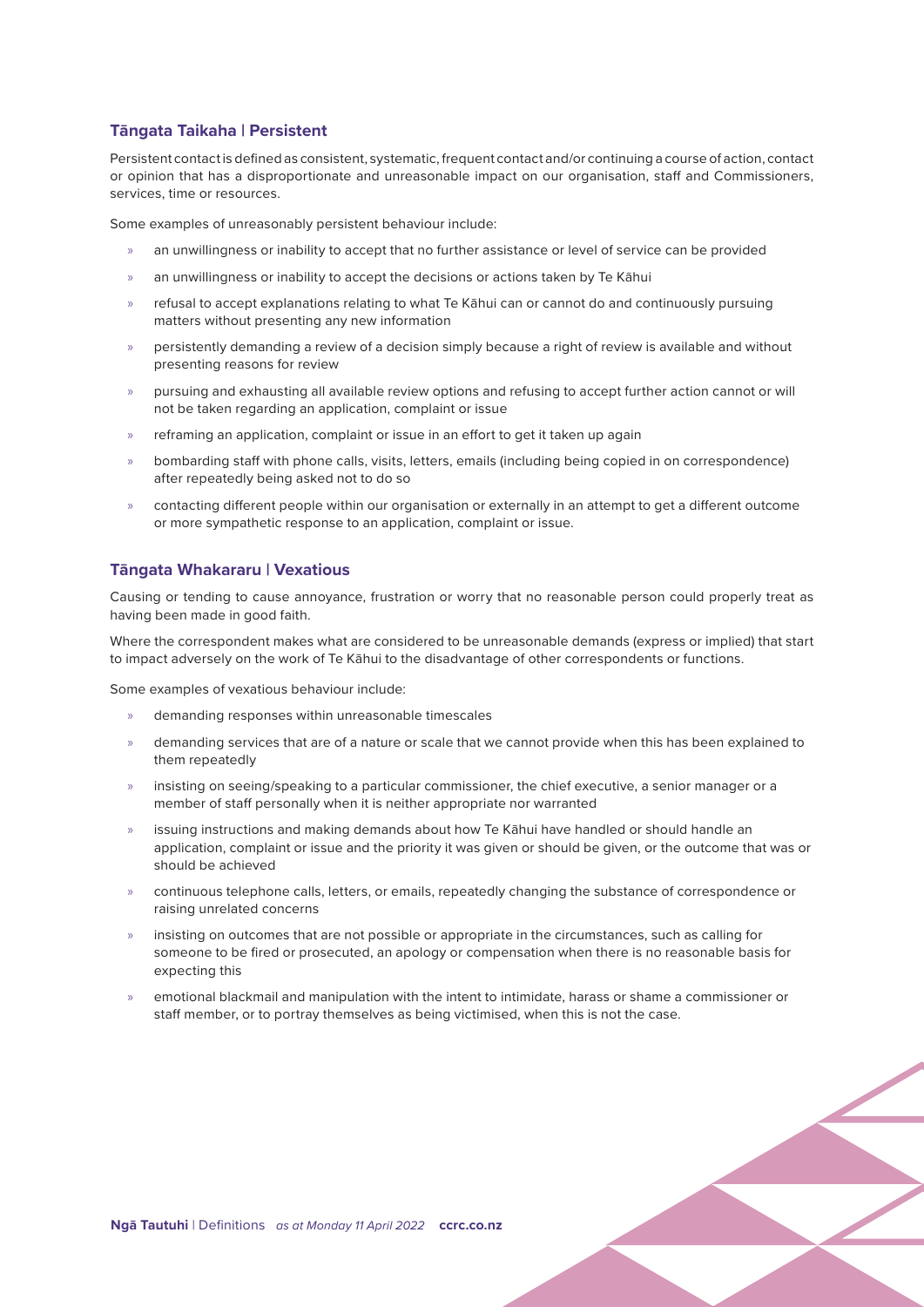### **Mahi Hakirara | Frivolous**

Not having any serious purpose or value and must be so clearly frivolous that to put it forward would be an abuse of the process of the Commission.

Some examples of frivolous behaviour include:

- » where the content, attitude, or behaviour of approach by the correspondent to Te Kāhui is not considered to be serious or sensible
- » where the content, attitude, or behaviour of approach by the correspondent to Te Kāhui is unconcerned about or lacking any significant purpose.

## **Tē Mahi Kotahi | Unreasonable lack of cooperation**

Unreasonable lack of cooperation is the lack of willingness or ability of a correspondent to cooperate with our organisation, commissioners, staff or Te Kāhui's systems and processes, resulting in a disproportionate and unreasonable use of our services, time or resources.

Some examples of unreasonable lack of cooperation include:

- » sending a constant stream of incomprehensible or disorganised information without identifying any issues or explaining how the information relates to an application, or the core issues being raised, when the correspondent is clearly capable of doing so
- » providing little or no detail in correspondence or presenting information in a sporadic or disorganised manner
- » refusing to follow or accept our suggestions or advice without a clear or justifiable reason for doing so
- » arguing frequently or with extreme intensity that a particular solution is the correct one in the face of valid contrary arguments and explanations
- » displaying unhelpful behaviour, such as withholding information, acting dishonestly or misquoting others.

### **Tāngata Tohe | Unreasonable arguments**

Unreasonable arguments include any arguments that are incomprehensible, false or inflammatory, or that disproportionately and unreasonably impact upon our organisation, commissioners, staff, services, time or resources. Some examples are where arguments:

- are not supported by sufficient evidence or are based on conspiracy theories
- » lead a correspondent to reject all other valid contrary arguments
- » have an impact that is disproportionate to the amount of time, resources and attention that the correspondent demands are false, inflammatory or defamatory.

### **Te Hunga Hauā | Intellectual disability & mental health**

Broadly speaking there can be a number of disabilities which an applicant may have and or exhibit obvious or non-obvious signs of mental health issues. In particular it is common in this field for a cognitive disability to be an issue which is a variety of medical conditions affecting cognitive ability. This is a broad concept encompassing various intellectual or cognitive deficits, including intellectual disability, deficits too mild to properly qualify as intellectual disability, various specific conditions (such as specific learning disability), and problems acquired later in life through acquired brain injuries or neurodegenerative diseases like dementia. These disabilities may appear at any age and or stage of life.

This may be a factor in determining whether correspondent conduct is unreasonable.